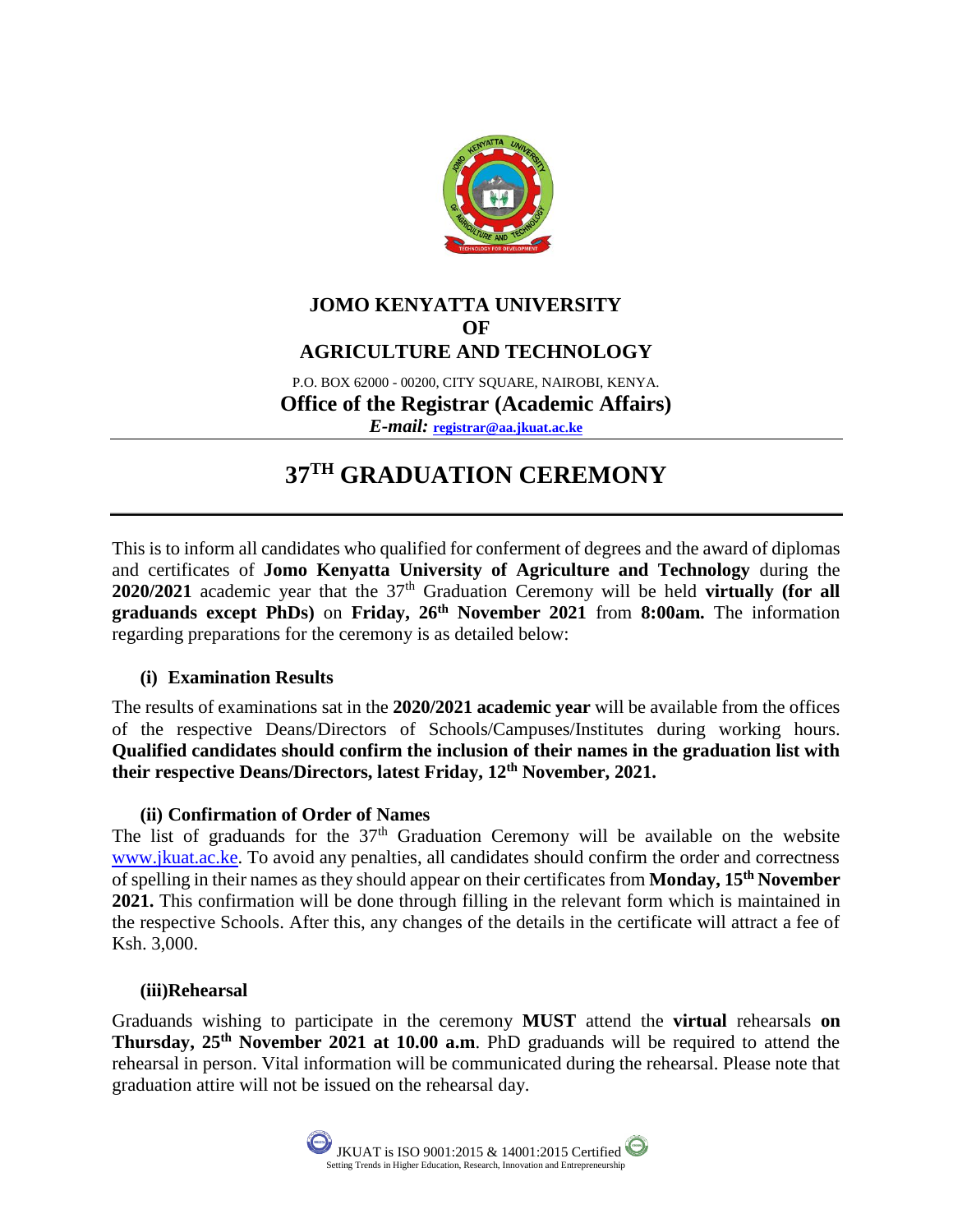#### **(iv)Graduation Fees**

A non-refundable fee as stated below must be paid not later than **Monday 22nd November, 2021**. Payments will be made to the University bank accounts at any of the branches of the banks listed below:-

**Absa Bank of Kenya, A/c No. 077-5001216 Cooperative Bank of Kenya, A/c No. 01129098952900 National Bank of Kenya, A/c No. 01003059580600 Equity Bank A/c No. 0090291251426 Kenya Commercial Bank A/c No. 1107589177**

In addition, graduands must have cleared any fees arrears and all other dues owed to the University by the said date, failure will lead to disqualification from the ceremony. The following are the graduation charges for the various categories of graduands, which must be paid not later than **Monday 22nd November, 2021**.

| S/No           | Award                | <b>Graduation</b>  |                         | <b>Alumni</b> Fee  | <b>Total</b>       |
|----------------|----------------------|--------------------|-------------------------|--------------------|--------------------|
|                |                      | Fee                | <b>Hire of Academic</b> |                    | <b>Payable</b>     |
|                |                      |                    | <b>Dress</b>            |                    |                    |
|                | Ph.D.                | <b>KShs. 5,500</b> | <b>KShs. 1000</b>       | <b>KShs. 1,100</b> | <b>KShs. 7,600</b> |
| $\overline{2}$ | <b>Masters</b>       | <b>KShs. 5,000</b> | KShs.                   | <b>KShs. 1,100</b> | <b>KShs. 6,800</b> |
|                |                      |                    | 700(Optional)           |                    |                    |
| 3              | <b>Post-Graduate</b> | <b>KShs. 4,500</b> | KShs.                   | <b>KShs. 1,100</b> | <b>KShs. 6,200</b> |
|                | <b>Diplomas</b>      |                    | 600(Optional)           |                    |                    |
| 4              | Undergraduate        | <b>KShs. 3,500</b> | KShs.                   | <b>KShs. 1,100</b> | <b>KShs. 5,200</b> |
|                | Degree/Diploma       |                    | 600(Optional)           |                    |                    |
| 5              | <b>Certificate</b>   | <b>KShs. 2,000</b> | KShs.                   | <b>KShs. 1,100</b> | <b>KShs. 3,700</b> |
|                |                      |                    | 600(Optional)           |                    |                    |

**\***Please note that none of the fees paid above is refundable.

#### **(v) Academic Dress**

Graduands who wish to hire gowns are required to apply and pay as stated above. The forms can be downloaded from the University website, [www.jkuat.ac.ke.](http://www.jkuat.ac.ke/) Gowns will be issued from **Thursday, 18th November 2021 up to Wednesday, 25th November 2021** during working hours. Graduation attire must be returned by **Friday, 17th December 2021** latest; after which a penalty of **KShs. 500 (Kenya shillings five hundred only)** will be charged per day.

### **(vi) Invitation to the ceremony**

A link will be shared with the graduands to join the ceremony virtually.